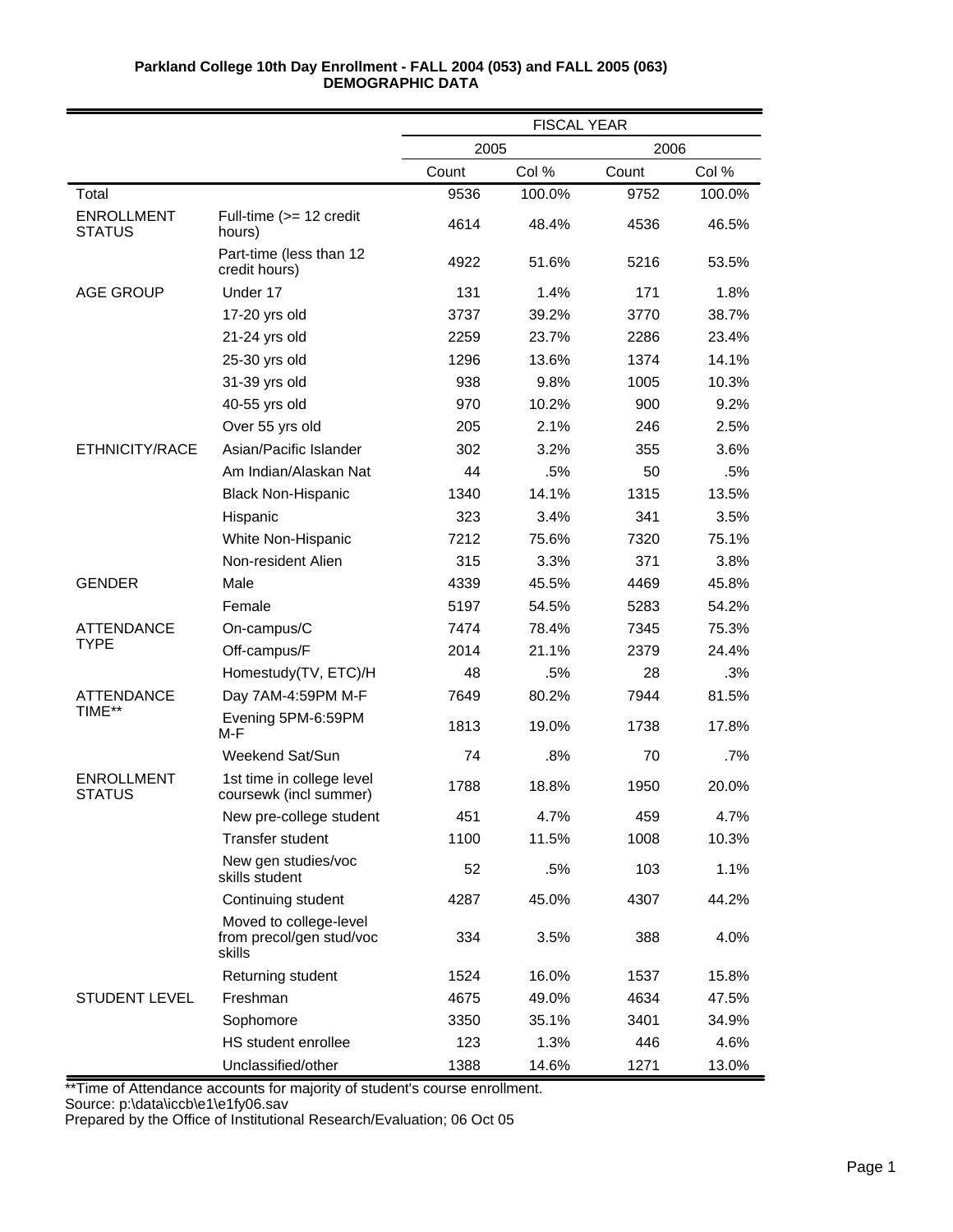|                                       |                                                              | <b>FISCAL YEAR</b> |        |       |        |
|---------------------------------------|--------------------------------------------------------------|--------------------|--------|-------|--------|
|                                       |                                                              | 2005               |        | 2006  |        |
|                                       |                                                              | Count              | Col %  | Count | Col %  |
| <b>RESIDENCY</b>                      | In-district                                                  | 7218               | 75.7%  | 7211  | 73.9%  |
|                                       | Out-of-district                                              | 1921               | 20.1%  | 2103  | 21.6%  |
|                                       | Out-of-stat                                                  | 110                | 1.2%   | 105   | 1.1%   |
|                                       | <b>Foreign Country</b>                                       | 287                | 3.0%   | 333   | 3.4%   |
| <b>STUDENT</b>                        | Prepare for transfer                                         | 1324               | 13.9%  | 930   | 9.5%   |
| <b>INTENT</b>                         | Improve skills for present<br>job                            | 214                | 2.2%   | 161   | 1.7%   |
|                                       | Prepare for job<br>immediately after com<br>college          | 1001               | 10.5%  | 760   | 7.8%   |
|                                       | Prepare for GED/improve<br>basic ac skills                   | 42                 | .4%    | 44    | .5%    |
|                                       | Personal interest - not<br>career oriented                   | 229                | 2.4%   | 190   | 1.9%   |
|                                       | Other or unknown                                             | 6726               | 70.5%  | 7667  | 78.6%  |
| <b>ENROLLMENT</b><br><b>OBJECTIVE</b> | Complete one or several<br>courses                           | 3178               | 33.3%  | 3229  | 33.1%  |
|                                       | Complete a Certificate                                       | 301                | 3.2%   | 270   | 2.8%   |
|                                       | Complete Assoc degree                                        | 6057               | 63.5%  | 6253  | 64.1%  |
| <b>TRANSFER</b>                       | NOT planning transfer                                        | 7909               | 82.9%  | 8612  | 88.3%  |
| <b>PLANS</b>                          | YES, planning transfer                                       | 1627               | 17.1%  | 1140  | 11.7%  |
| <b>JTPA</b>                           | All other                                                    | 9536               | 100.0% | 9752  | 100.0% |
| <b>HIGHEST DEG</b>                    | Assoc Deg/A                                                  | 222                | 2.3%   | 211   | 2.2%   |
| <b>EARNED</b>                         | Bachelor Deg/B                                               | 361                | 3.8%   | 300   | 3.1%   |
|                                       | Certificate/C                                                | 144                | 1.5%   | 129   | 1.3%   |
|                                       | Doctoral/D                                                   | 27                 | .3%    | 22    | .2%    |
|                                       | GED/G                                                        | 317                | 3.3%   | 272   | 2.8%   |
|                                       | High School Dip/H                                            | 5608               | 58.8%  | 6235  | 63.9%  |
|                                       | Master Deg/M                                                 | 123                | 1.3%   | 90    | .9%    |
|                                       | None/N                                                       | 900                | 9.4%   | 569   | 5.8%   |
|                                       | Other/O                                                      | 179                | 1.9%   | 199   | 2.0%   |
|                                       | First Prof (Dental,<br>Law,etc)/P                            | 12                 | .1%    | 10    | .1%    |
|                                       | Passed one college-level<br>course but did not<br>graduate/S | 421                | 4.4%   | 534   | 5.5%   |
|                                       | Unknown/U                                                    | 1222               | 12.8%  | 1181  | 12.1%  |
| <b>ATHLETIC AID</b>                   | No Financial Assistance                                      | 9452               | 99.1%  | 9579  | 98.2%  |
|                                       | Scholarship Athlete                                          | 84                 | .9%    | 173   | 1.8%   |

\*\*Time of Attendance accounts for majority of student's course enrollment.

Source: p:\data\iccb\e1\e1fy06.sav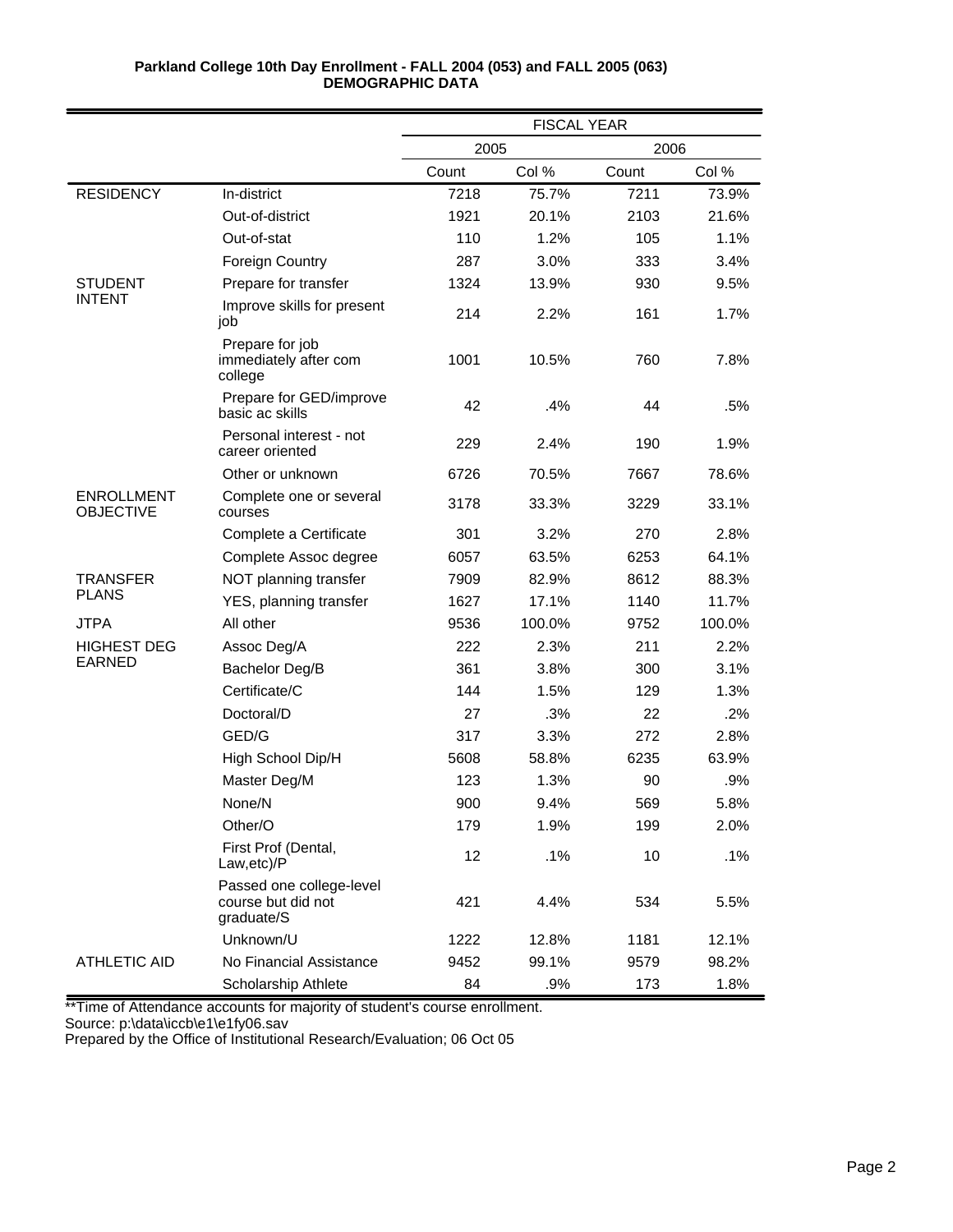|                       |                           | <b>FISCAL YEAR</b> |        |       |        |  |
|-----------------------|---------------------------|--------------------|--------|-------|--------|--|
|                       |                           | 2005               |        | 2006  |        |  |
|                       |                           | Count              | Col %  | Count | Col %  |  |
| <b>SPORT</b>          | Not a Scholarship Athlete | 9452               | 99.1%  | 9579  | 98.2%  |  |
| <b>W/ATHLETIC AID</b> | <b>Basketball</b>         | 10                 | $.1\%$ | 32    | .3%    |  |
|                       | Baseball (not soft)       | 16                 | $.2\%$ | 34    | .3%    |  |
|                       | Track & X-C               | 3                  | $.0\%$ |       |        |  |
|                       | All other sports          | 55                 | $.6\%$ | 107   | 1.1%   |  |
| Total                 |                           | 9536               | 100.0% | 9752  | 100.0% |  |

\*\*Time of Attendance accounts for majority of student's course enrollment.

Source: p:\data\iccb\e1\e1fy06.sav

Prepared by the Office of Institutional Research/Evaluation; 06 Oct 05

## **Parkland College 10th Day Enrollment - FALL 2004 (053) and FALL 2005 (063) RESIDENCY DATA**

|               |               | <b>FISCAL YEAR</b> |        |                |        |
|---------------|---------------|--------------------|--------|----------------|--------|
|               |               | 2005               |        | 2006           |        |
|               |               | Count              | Col %  | Count          | Col %  |
| Total         |               | 9536               | 100.0% | 9752           | 100.0% |
|               | Adams         | $\overline{7}$     | .1%    | 6              | .1%    |
| <b>COUNTY</b> | Alexander     | 1                  | .0%    | 1              | .0%    |
|               | <b>Bond</b>   |                    |        | 5              | .1%    |
|               | <b>Boone</b>  | $\overline{c}$     | .0%    | 5              | .1%    |
|               | <b>Brown</b>  | $\overline{2}$     | .0%    |                |        |
|               | <b>Bureau</b> | $\overline{7}$     | .1%    | 13             | .1%    |
|               | Calhoun       | 3                  | .0%    | $\mathbf{1}$   | .0%    |
|               | Carroll       | 3                  | .0%    | 4              | .0%    |
|               | Cass          | 1                  | .0%    | 3              | .0%    |
|               | Champaign     | 5713               | 59.9%  | 5645           | 57.9%  |
|               | Christian     | $\overline{7}$     | .1%    | 16             | .2%    |
|               | Clark         | 8                  | .1%    | 4              | .0%    |
|               | Clay          | $\overline{c}$     | .0%    | $\overline{c}$ | .0%    |
|               | Clinton       | 1                  | .0%    | 5              | .1%    |
|               | Coles         | 40                 | .4%    | 39             | .4%    |
|               | Cook          | 688                | 7.2%   | 757            | 7.8%   |
|               | Crawford      | 14                 | .1%    | $\overline{7}$ | .1%    |
|               | Cumberland    | 5                  | .1%    | 6              | .1%    |
|               | De Kalb       | 10                 | .1%    | 12             | .1%    |
|               | De Witt       | 90                 | .9%    | 96             | 1.0%   |
|               | Douglas       | 335                | 3.5%   | 346            | 3.5%   |
|               | Du Page       | 76                 | .8%    | 61             | .6%    |
|               | Edgar         | 37                 | .4%    | 46             | .5%    |

Source: p:\data\iccb\e1\e1fy06.sav Prepared by the Office of Institutional Research/Evaluation; 06 Oct 05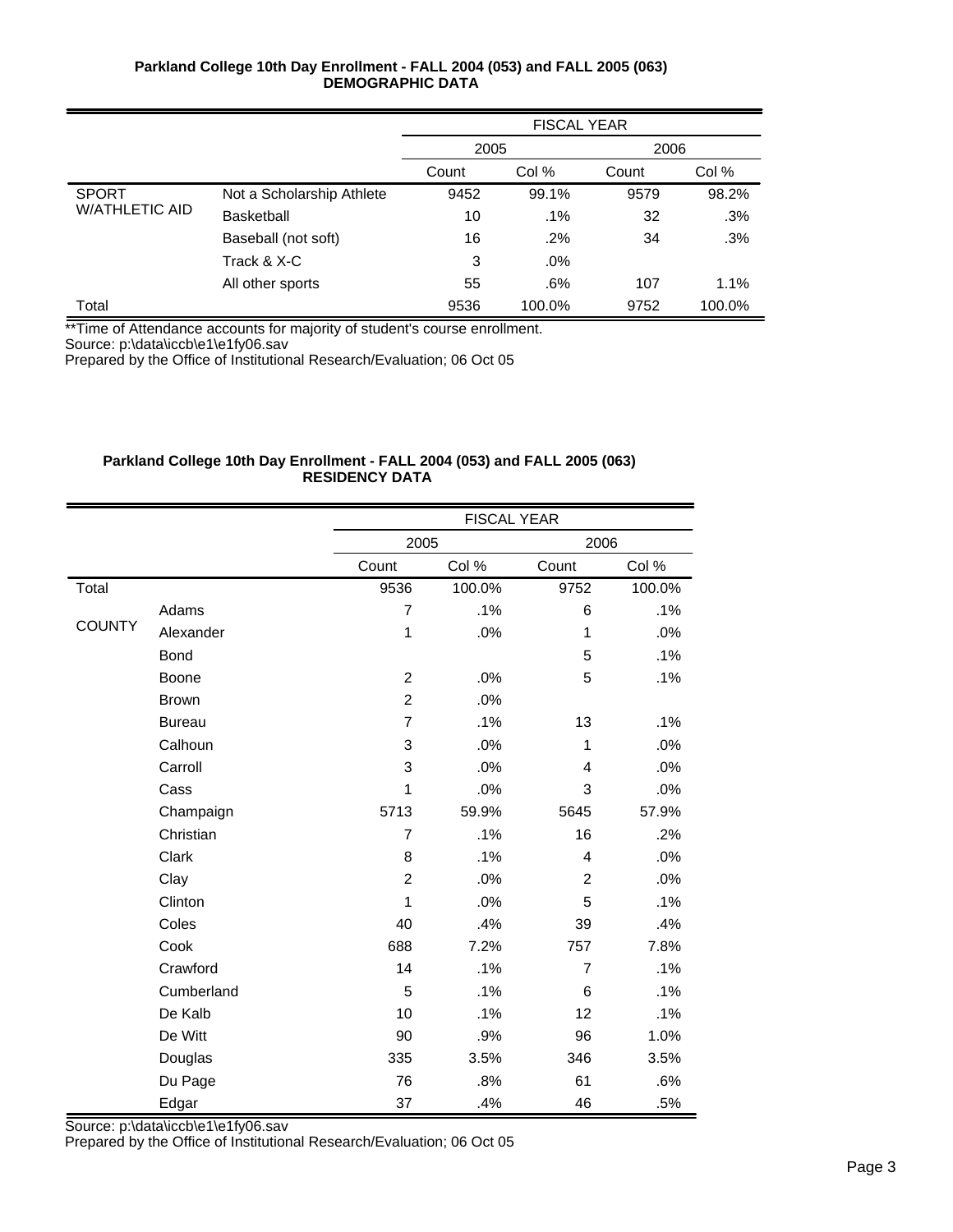|               |            |                         | <b>FISCAL YEAR</b> |                |       |  |
|---------------|------------|-------------------------|--------------------|----------------|-------|--|
|               |            | 2005                    |                    | 2006           |       |  |
|               |            | Count                   | Col %              | Count          | Col % |  |
|               | Edwards    | $\,6$                   | .1%                | $\overline{3}$ | .0%   |  |
| <b>COUNTY</b> | Effingham  | 39                      | .4%                | 29             | .3%   |  |
|               | Fayette    | 5                       | .1%                | 5              | .1%   |  |
|               | Ford       | 328                     | 3.4%               | 316            | 3.2%  |  |
|               | Franklin   | $\mathbf{3}$            | .0%                | $\mathbf{1}$   | .0%   |  |
|               | Fulton     | 4                       | .0%                | $\overline{c}$ | .0%   |  |
|               | Gallatin   | 1                       | .0%                |                |       |  |
|               | Greene     | 3                       | .0%                | 3              | .0%   |  |
|               | Grundy     | 3                       | .0%                | 8              | .1%   |  |
|               | Hancock    | 3                       | .0%                | $\overline{c}$ | .0%   |  |
|               | Henderson  | 1                       | .0%                |                |       |  |
|               | Henry      | 12                      | .1%                | 10             | .1%   |  |
|               | Iroquois   | 170                     | 1.8%               | 179            | 1.8%  |  |
|               | Jackson    | 6                       | .1%                | 5              | .1%   |  |
|               | Jasper     | $\mathbf{3}$            | .0%                | 8              | .1%   |  |
|               | Jefferson  | $\overline{c}$          | .0%                | $\mathbf{1}$   | .0%   |  |
|               | Jersey     | 4                       | .0%                | 3              | .0%   |  |
|               | Jo Daviess | 1                       | .0%                |                |       |  |
|               | Kane       | 33                      | .3%                | 34             | .3%   |  |
|               | Kankakee   | 35                      | .4%                | 36             | .4%   |  |
|               | Kendall    | $\mathbf{3}$            | .0%                | 3              | .0%   |  |
|               | Knox       | 13                      | .1%                | 8              | .1%   |  |
|               | Lake       | 70                      | .7%                | 82             | .8%   |  |
|               | La Salle   | 25                      | .3%                | 21             | .2%   |  |
|               | Lawrence   | 3                       | .0%                | 4              | .0%   |  |
|               | Lee        | $\mathbf{3}$            | .0%                | $\mathbf{1}$   | .0%   |  |
|               | Livingston | 92                      | 1.0%               | 122            | 1.3%  |  |
|               | Logan      | 15                      | .2%                | 13             | .1%   |  |
|               | McDonough  | 5                       | .1%                | 5              | .1%   |  |
|               | McHenry    | 20                      | .2%                | 21             | .2%   |  |
|               | McLean     | 210                     | 2.2%               | 237            | 2.4%  |  |
|               | Macon      | 53                      | .6%                | 75             | .8%   |  |
|               | Macoupin   | $\overline{\mathbf{4}}$ | $.0\%$             | 6              | .1%   |  |
|               | Madison    | 20                      | .2%                | 28             | .3%   |  |
|               | Marion     | 8                       | .1%                | 8              | .1%   |  |
|               | Marshall   |                         |                    | $\mathbf{1}$   | .0%   |  |
|               | Mason      | $\overline{7}$          | .1%                | $\overline{7}$ | .1%   |  |
|               | Menard     | $\sqrt{3}$              | $.0\%$             | $\mathbf{1}$   | .0%   |  |
|               | Mercer     | $\overline{2}$          | .0%                | 4              | .0%   |  |
|               | Monroe     | $\overline{2}$          | $.0\%$             | 3              | .0%   |  |
|               | Montgomery | $\mathbf 5$             | .1%                | 6              | .1%   |  |

Source: p:\data\iccb\e1\e1fy06.sav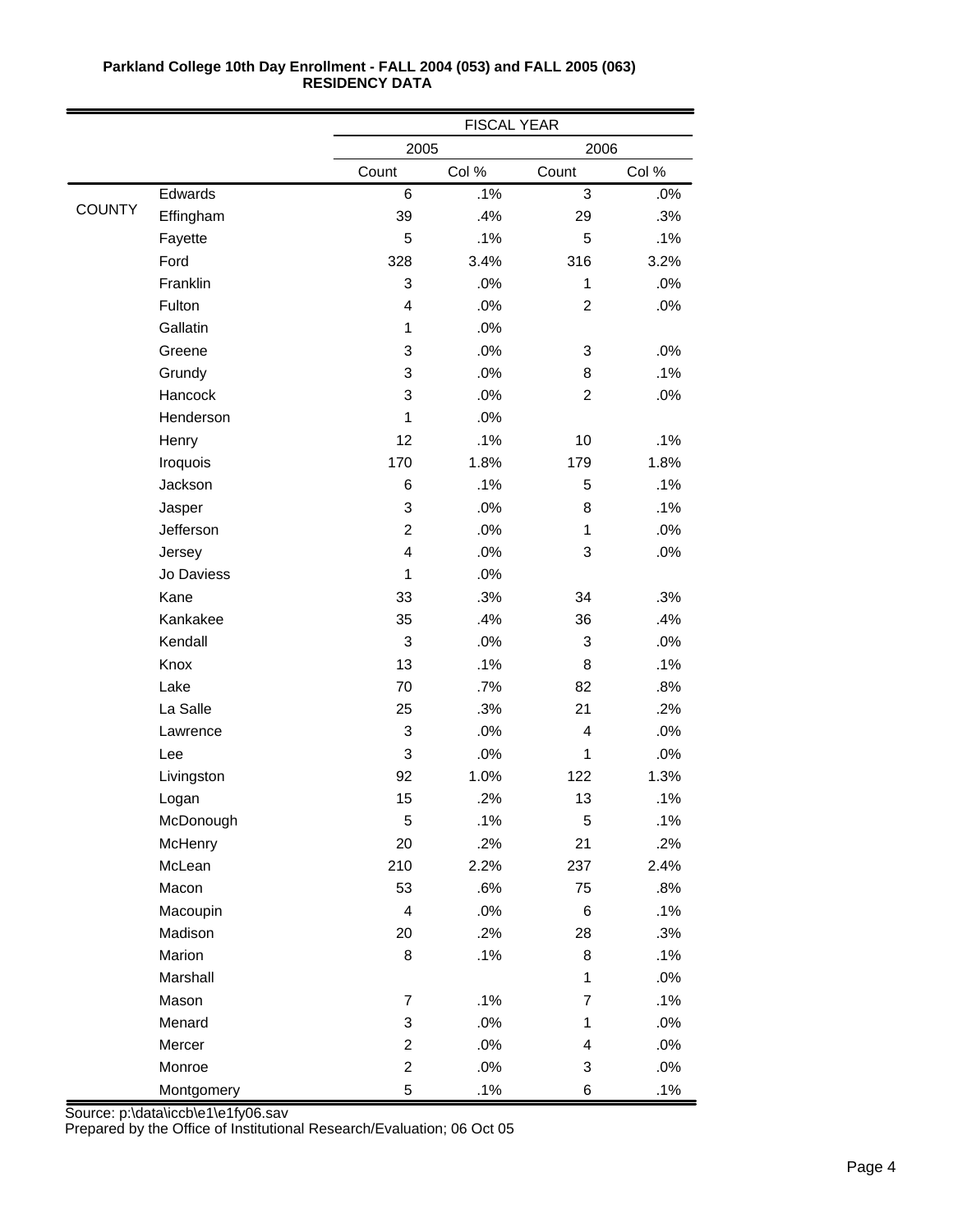|               |                         | <b>FISCAL YEAR</b>       |        |                         |        |
|---------------|-------------------------|--------------------------|--------|-------------------------|--------|
|               |                         | 2005                     |        | 2006                    |        |
|               |                         | Count                    | Col %  | Count                   | Col %  |
|               | Morgan                  | 13                       | .1%    | $\overline{9}$          | .1%    |
| <b>COUNTY</b> | Moultrie                | 10                       | .1%    | 17                      | .2%    |
|               | Ogle                    | $\overline{7}$           | .1%    | 8                       | .1%    |
|               | Peoria                  | 20                       | .2%    | 26                      | .3%    |
|               | Piatt                   | 412                      | 4.3%   | 451                     | 4.6%   |
|               | Pike                    | 3                        | .0%    | $\mathbf{1}$            | .0%    |
|               | Pope                    |                          |        | 1                       | .0%    |
|               | Pulaski                 | 1                        | .0%    | 1                       | .0%    |
|               | Putnam                  | 1                        | .0%    | $\mathbf{1}$            | .0%    |
|               | Randolph                | 4                        | .0%    | 3                       | .0%    |
|               | Richland                | $\overline{\mathbf{4}}$  | .0%    | 5                       | .1%    |
|               | Rock Island             | 17                       | .2%    | 15                      | .2%    |
|               | St. Clair               | 27                       | .3%    | 24                      | .2%    |
|               | Saline                  | 3                        | .0%    | $\mathbf{1}$            | .0%    |
|               | Sangamon                | 56                       | .6%    | 55                      | .6%    |
|               | Schuyler                | 1                        | .0%    | $\overline{2}$          | .0%    |
|               | <b>Scott</b>            | 1                        | .0%    | $\mathbf{1}$            | .0%    |
|               | Shelby                  | 8                        | .1%    | 9                       | .1%    |
|               | <b>Stark</b>            | $\overline{c}$           | .0%    | $\overline{c}$          | .0%    |
|               | Stephenson              | 4                        | .0%    | 5                       | .1%    |
|               | Tazewell                | 17                       | .2%    | 23                      | .2%    |
|               | Union                   |                          |        | $\overline{2}$          | .0%    |
|               | Vermilion               | 145                      | 1.5%   | 157                     | 1.6%   |
|               | Wabash                  | 3                        | .0%    |                         |        |
|               | Warren                  | 8                        | .1%    | 6                       | .1%    |
|               | Washington              | $\overline{2}$           | .0%    | $\overline{c}$          | .0%    |
|               | Wayne                   | 6                        | .1%    | 3                       | .0%    |
|               | White                   | 4                        | .0%    | $\overline{\mathbf{c}}$ | .0%    |
|               | Whiteside               | $\overline{7}$           | .1%    | 9                       | .1%    |
|               | Will                    | 53                       | .6%    | 68                      | .7%    |
|               | Williamson              | 1                        | .0%    | $\mathbf{1}$            | .0%    |
|               | Winnebago               | 18                       | .2%    | 13                      | .1%    |
|               | Woodford                | $\overline{\mathcal{L}}$ | .0%    | 10                      | .1%    |
|               | Correct/OOState/Foreign | 397                      | 4.2%   | 438                     | 4.5%   |
| Total         |                         | 9536                     | 100.0% | 9752                    | 100.0% |

Source: p:\data\iccb\e1\e1fy06.sav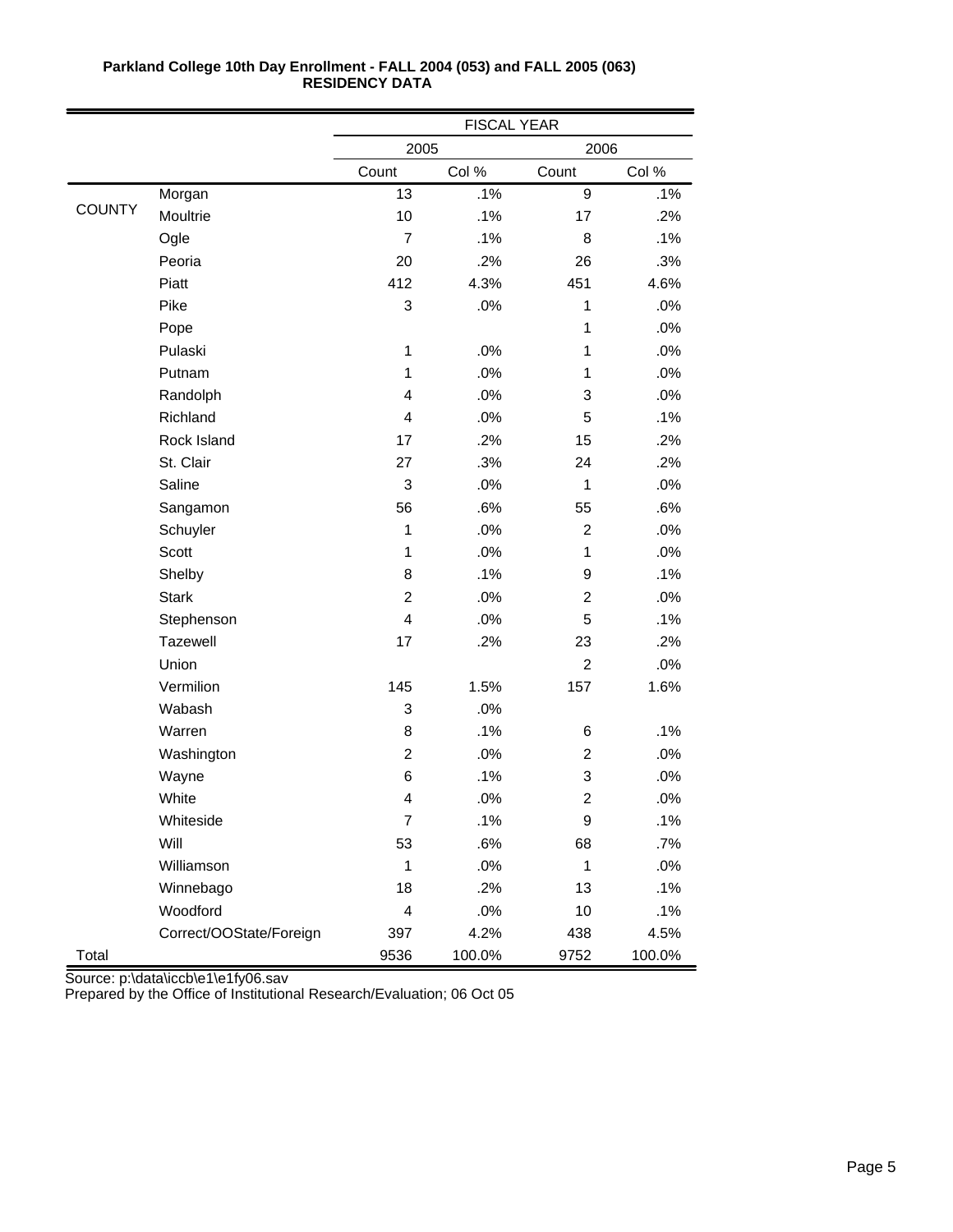|                                     |                                     | FISCAL YEAR |        |                |        |
|-------------------------------------|-------------------------------------|-------------|--------|----------------|--------|
|                                     |                                     | 2005        |        | 2006           |        |
|                                     |                                     | Count       | Col %  | Count          | Col %  |
| Total                               |                                     | 1921        | 100.0% | 2103           | 100.0% |
| <b>OUT-OF-DISTRICT</b>              | Kaskaskia Coll                      | 12          | .6%    | 19             | .9%    |
|                                     | Coll of DuPage                      | 80          | 4.2%   | 73             | 3.5%   |
|                                     | <b>Black Hawk Coll</b>              | 24          | 1.2%   | 22             | 1.0%   |
|                                     | <b>Triton Coll</b>                  | 44          | 2.3%   | 45             | 2.1%   |
|                                     | Sauk Valley Comm Coll               | 15          | .8%    | 21             | 1.0%   |
|                                     | Danville Area Comm Coll             | 152         | 7.9%   | 166            | 7.9%   |
|                                     | City Coll of Chicago                | 397         | 20.7%  | 408            | 19.4%  |
|                                     | Elgin Comm College                  | 32          | 1.7%   | 16             | .8%    |
|                                     | S Surburban Coll                    | 36          | 1.9%   | 49             | 2.3%   |
|                                     | Rock Valley Coll                    | 22          | 1.1%   | 24             | 1.1%   |
|                                     | <b>William Rainey Harper</b><br>Col | 36          | 1.9%   | 33             | 1.6%   |
|                                     | Il Valley Comm Coll                 | 29          | 1.5%   | 29             | 1.4%   |
|                                     | Il Central Coll                     | 42          | 2.2%   | 61             | 2.9%   |
|                                     | Prairie State Coll                  | 42          | 2.2%   | 63             | 3.0%   |
|                                     | Waubonsee Comm Coll                 | 22          | 1.1%   | 40             | 1.9%   |
|                                     | Lake Land Coll                      | 127         | 6.6%   | 114            | 5.4%   |
|                                     | Carl Sandburg Coll                  | 62          | 3.2%   | 49             | 2.3%   |
|                                     | <b>Highland Coomm Coll</b>          | 10          | .5%    | 14             | .7%    |
|                                     | Kankakee Comm Coll                  | 88          | 4.6%   | 99             | 4.7%   |
|                                     | <b>Rend Lake Coll</b>               | 6           | .3%    | 2              | .1%    |
|                                     | <b>Belleville Area Coll</b>         | 30          | 1.6%   | 30             | 1.4%   |
|                                     | Kishwaukee Coll                     | 8           | .4%    | 5              | .2%    |
|                                     | Moraine Valley Comm<br>Coll         | 28          | 1.5%   | 37             | 1.8%   |
|                                     | Joliet Junior Coll                  | 46          | 2.4%   | 65             | 3.1%   |
|                                     | Lincoln Land Comm Coll              | 85          | 4.4%   | 91             | 4.3%   |
|                                     | Morton College                      | 15          | .8%    | 17             | .8%    |
|                                     | <b>McHenry County Coll</b>          | 13          | .7%    | 15             | .7%    |
|                                     | Il Eastern Comm Coll                | 29          | 1.5%   | 29             | 1.4%   |
|                                     | John A Logan Coll                   | 6           | .3%    | 6              | .3%    |
|                                     | Shawnee Comm Coll                   | 3           | .2%    | $\overline{4}$ | .2%    |
|                                     | Coll of Lake County                 | 65          | 3.4%   | 75             | 3.6%   |
|                                     | Southeastern II Coll                | 6           | .3%    | 3              | .1%    |
|                                     | Spoon River Coll                    | 9           | .5%    | 8              | .4%    |
|                                     | Oakton College                      | 41          | 2.1%   | 46             | 2.2%   |
|                                     | Lewis & Clark Comm Coll             | 22          | 1.1%   | 24             | 1.1%   |
|                                     | <b>Richland Comm Coll</b>           | 68          | 3.5%   | 102            | 4.9%   |
|                                     | John Wood Comm Coll                 | 14          | $.7\%$ | 8              | .4%    |
|                                     | <b>Heartland Comm Coll</b>          | 146         | 7.6%   | 186            | 8.8%   |
|                                     | State Comm Coll                     | 6           | .3%    | 5              | .2%    |
|                                     | 999                                 | 3           | .2%    |                |        |
| <b>DIST INSTRUCT</b><br>ARRANGEMENT | Not shared/not<br>chargeback        | 9157        | 96.0%  | 9424           | 96.6%  |
|                                     | Shared from another coll            | 276         | 2.9%   | 229            | 2.3%   |
|                                     | Chargeback                          | 103         | 1.1%   | 99             | 1.0%   |
| Total                               |                                     | 9536        | 100.0% | 9752           | 100.0% |

Source: p:\data\iccb\e1\e1fy06.sav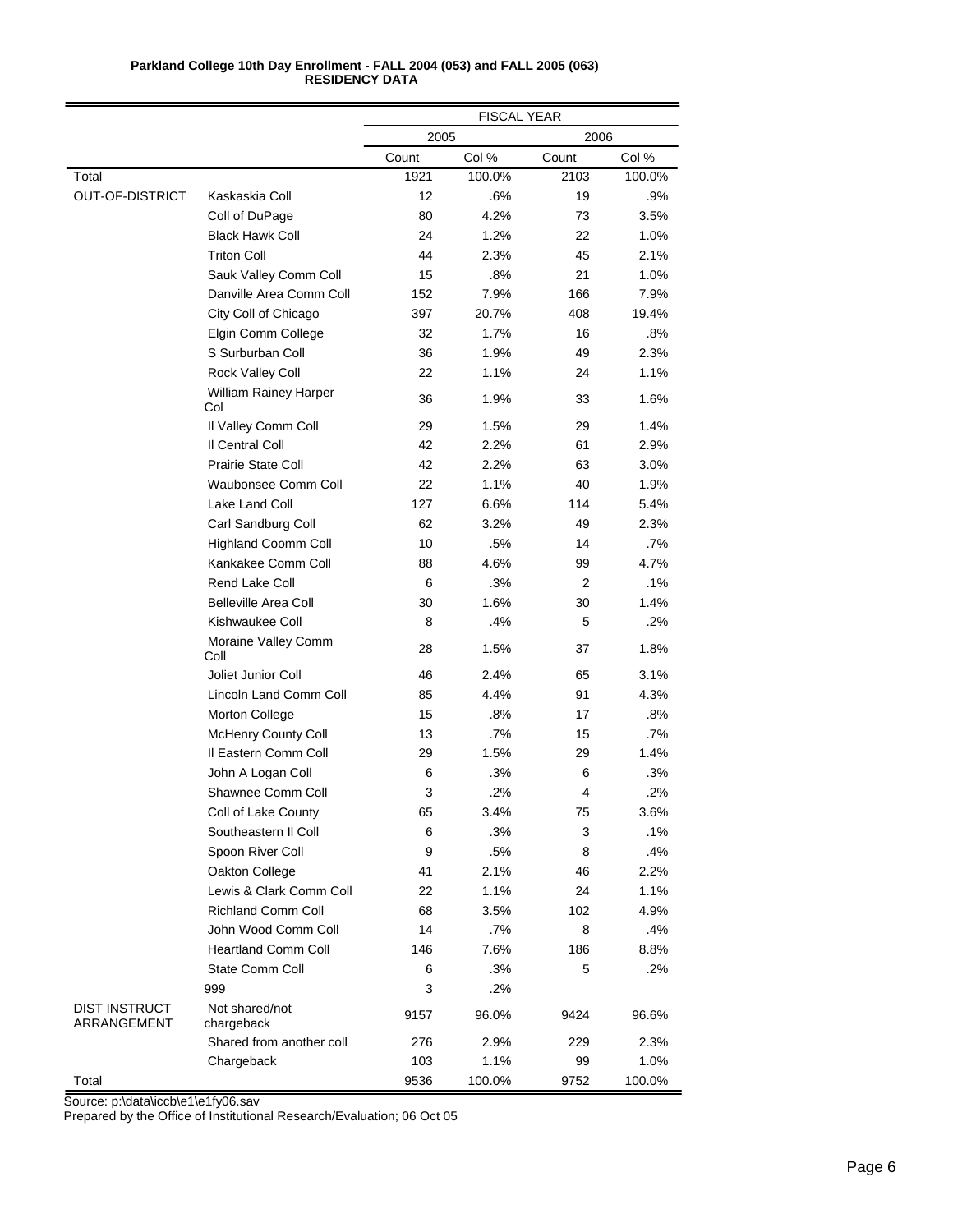|              |                      | <b>FISCAL YEAR</b>      |        |                |        |
|--------------|----------------------|-------------------------|--------|----------------|--------|
|              |                      | 2005                    |        | 2006           |        |
|              |                      | Count                   | Col %  | Count          | Col %  |
| Total        |                      | 9536                    | 100.0% | 9752           | 100.0% |
|              | Not Reported         |                         |        | 2              | .0%    |
| <b>STATE</b> | Alabama              | 1                       | .0%    |                |        |
|              | Alaska               | 1                       | .0%    |                |        |
|              | Arizona              | 1                       | .0%    | $\overline{2}$ | .0%    |
|              | Arkansas             | $\overline{c}$          | .0%    |                |        |
|              | California           | 8                       | .1%    | 6              | .1%    |
|              | Connecticut          | 3                       | .0%    | 1              | .0%    |
|              | District of Columbia |                         |        | 1              | .0%    |
|              | Florida              | 6                       | .1%    | 3              | .0%    |
|              | Georgia              | 1                       | .0%    |                |        |
|              | Illinois             | 9139                    | 95.8%  | 9314           | 95.5%  |
|              | Indiana              | 20                      | .2%    | 26             | .3%    |
|              | lowa                 | 4                       | .0%    | 5              | .1%    |
|              | Kansas               | 1                       | .0%    | 1              | .0%    |
|              | Kentucky             | $\overline{c}$          | .0%    | $\overline{2}$ | .0%    |
|              | Maine                |                         |        | 1              | .0%    |
|              | Maryland             | $\overline{2}$          | .0%    | 1              | .0%    |
|              | Massachusetts        | $\overline{c}$          | .0%    | 2              | .0%    |
|              | Michigan             | 5                       | .1%    | 1              | .0%    |
|              | Minnesota            | $\overline{c}$          | .0%    | 1              | .0%    |
|              | Mississippi          |                         |        | 1              | .0%    |
|              | Missouri             | 5                       | .1%    | 5              | .1%    |
|              | Nebraska             | 1                       | .0%    |                |        |
|              | Nevada               | $\overline{2}$          | .0%    |                |        |
|              | New Hampshire        | 1                       | .0%    | $\mathbf{1}$   | .0%    |
|              | New Jersey           | $\overline{2}$          | .0%    | $\overline{4}$ | .0%    |
|              | New Mexico           | 1                       | .0%    | 1              | .0%    |
|              | New York             | 6                       | .1%    | 4              | .0%    |
|              | North Carolina       | $\overline{c}$          | .0%    | $\overline{c}$ | .0%    |
|              | North Dakota         | $\mathbf{1}$            | .0%    | 1              | $.0\%$ |
|              | Ohio                 | $\overline{\mathbf{c}}$ | .0%    | 6              | .1%    |
|              | Oklahoma             | $\overline{c}$          | .0%    | 1              | $.0\%$ |
|              | Oregon               | 1                       | .0%    |                |        |
|              | Pennsylvania         | 3                       | .0%    |                |        |
|              | Tennessee            | 5                       | .1%    | 5              | .1%    |
|              | Texas                | $\overline{7}$          | .1%    | 8              | .1%    |
|              | Virginia             | $\overline{c}$          | .0%    | 4              | .0%    |
|              | Wisconsin            | 5                       | .1%    | 7              | .1%    |
|              | Foreign              | 288                     | 3.0%   | 333            | 3.4%   |
| Total        |                      | 9536                    | 100.0% | 9752           | 100.0% |

Source: p:\data\iccb\e1\e1fy06.sav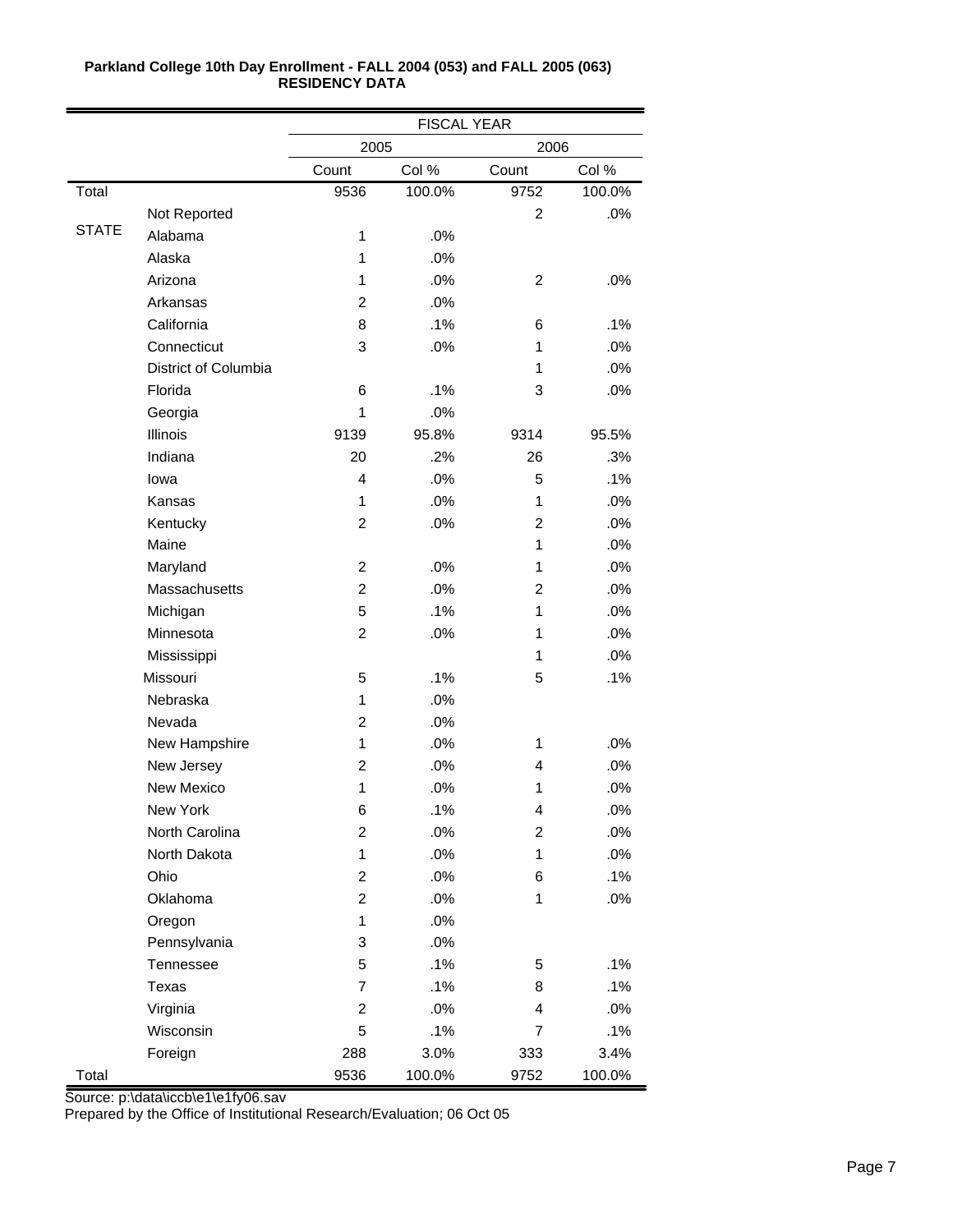|          |                 | <b>FISCAL YEAR</b> |        |                |        |
|----------|-----------------|--------------------|--------|----------------|--------|
|          |                 | 2005               |        | 2006           |        |
|          |                 | Count              | Col %  | Count          | Col %  |
| Total    |                 | 9536               | 100.0% | 9752           | 100.0% |
| PROGRAM  | <b>B ABGAAS</b> |                    |        | $\overline{2}$ | .0%    |
| OF STUDY | <b>B ABKAAS</b> | 5                  | .1%    | 11             | .1%    |
|          | <b>B ABLAAS</b> | 40                 | .4%    | 117            | 1.2%   |
|          | <b>B ABMAAS</b> | 24                 | .3%    | 21             | .2%    |
|          | <b>B ABRAAS</b> | 6                  | .1%    | 5              | .1%    |
|          | <b>B ABTAAS</b> | 10                 | .1%    | 8              | .1%    |
|          | <b>B ACCAAS</b> | 168                | 1.8%   | 144            | 1.5%   |
|          | <b>B ACCCER</b> | 17                 | .2%    | 19             | .2%    |
|          | <b>B AGBCER</b> | 4                  | .0%    | 3              | .0%    |
|          | <b>B CCPAAS</b> | 4                  | .0%    | $\overline{c}$ | .0%    |
|          | <b>B CMSAAS</b> | 4                  | .0%    | 1              | .0%    |
|          | <b>B CPLAAS</b> | 4                  | .0%    | 2              | .0%    |
|          | <b>B CPMAAS</b> | 2                  | .0%    | 1              | .0%    |
|          | <b>B CSSAAS</b> | 3                  | .0%    |                |        |
|          | <b>B ECMAAS</b> | $\overline{2}$     | .0%    |                |        |
|          | <b>B EQMAAS</b> | 18                 | .2%    | 21             | .2%    |
|          | <b>B EQMCER</b> | $\overline{2}$     | .0%    | $\overline{c}$ | .0%    |
|          | <b>B GISAAS</b> | 1                  | .0%    |                |        |
|          | <b>B GISCER</b> | 1                  | .0%    | 2              | .0%    |
|          | <b>B HIFCER</b> | 3                  | .0%    | 4              | .0%    |
|          | <b>B HIHAAS</b> | 21                 | .2%    | 16             | .2%    |
|          | <b>B HIMCER</b> | 1                  | .0%    | 3              | .0%    |
|          | <b>B HIRAAS</b> | 38                 | .4%    | 43             | .4%    |
|          | <b>B INDCER</b> | 16                 | .2%    | 12             | .1%    |
|          | <b>B INTCER</b> | 3                  | .0%    | $\overline{c}$ | .0%    |
|          | <b>BIPRCER</b>  | 1                  | .0%    |                |        |
|          | <b>B MGTAAS</b> | 158                | 1.7%   | 161            | 1.7%   |
|          | <b>B MKTAAS</b> | 47                 | .5%    | 49             | .5%    |
|          | <b>B OCAAAS</b> | 19                 | .2%    | 10             | .1%    |
|          | <b>B OCPCER</b> | 1                  | .0%    |                |        |
|          | <b>B OCTCER</b> | 3                  | .0%    | 1              | .0%    |
|          | C TFCCER        | 3                  | .0%    | $\overline{c}$ | .0%    |
|          | C TFLCER        | 18                 | .2%    | 13             | .1%    |
|          | C TFOCER        | 1                  | .0%    | 4              | .0%    |
|          | E ACRAAS        | 48                 | .5%    | 60             | .6%    |
|          | <b>E ACRCER</b> | 11                 | .1%    | 8              | .1%    |
|          | E AFTAAS        | 27                 | .3%    | 28             | .3%    |
|          | <b>E AMTCER</b> | 6                  | .1%    | 10             | .1%    |
|          | E AUSCER        | 1                  | .0%    | 4              | .0%    |
|          | E AUTAAS        | 72                 | .8%    | 80             | .8%    |

Source: p:\data\iccb\e1\e1fy06.sav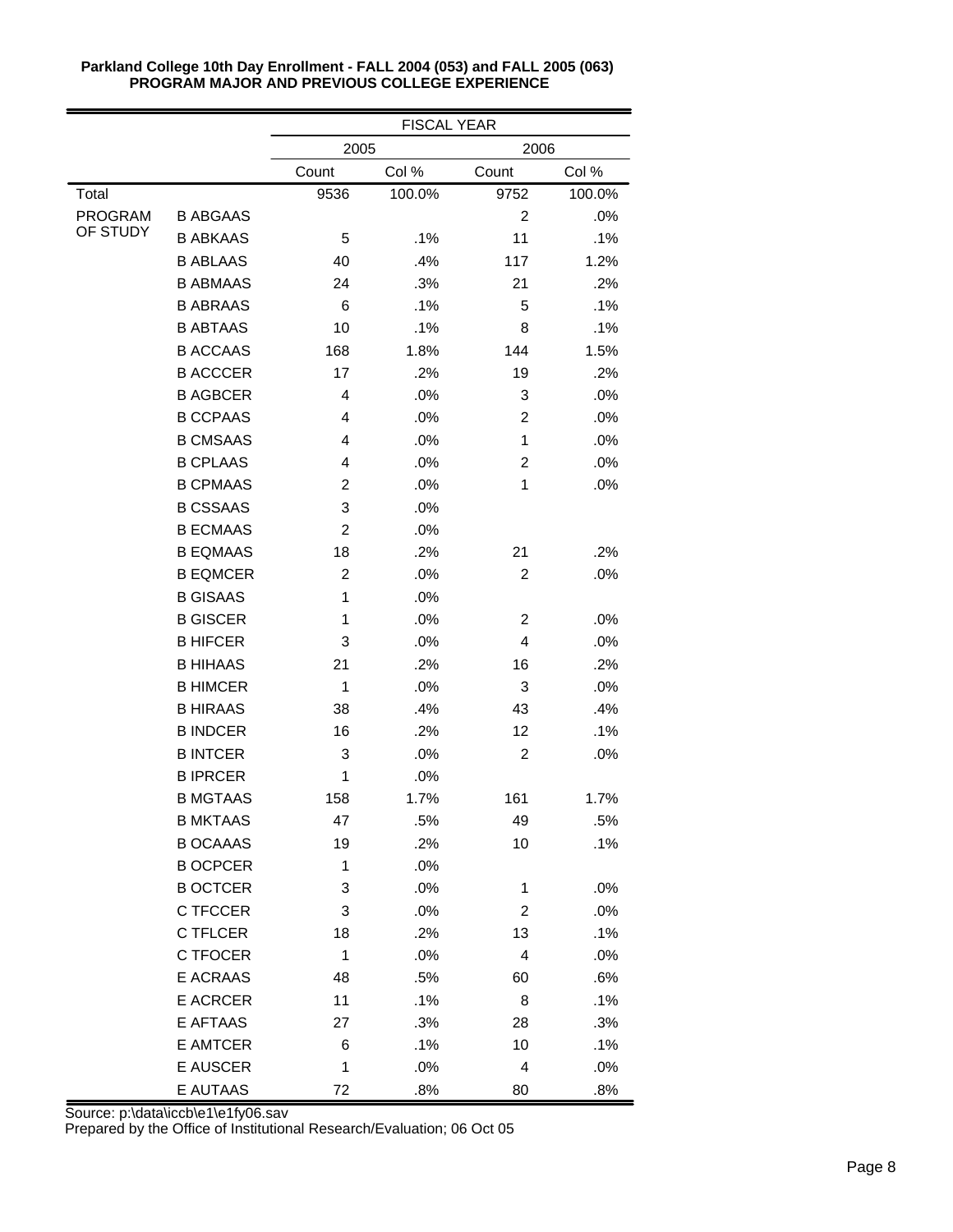|                |                 | <b>FISCAL YEAR</b> |       |                |        |
|----------------|-----------------|--------------------|-------|----------------|--------|
|                |                 | 2005               |       | 2006           |        |
|                |                 | Count              | Col % | Count          | Col %  |
| <b>PROGRAM</b> | <b>E BCRCER</b> | 15                 | .2%   | 14             | .1%    |
| OF STUDY       | <b>E BLACER</b> | 1                  | .0%   |                |        |
|                | E CCACER        |                    |       | $\mathbf{1}$   | $.0\%$ |
|                | E CDBAAS        | 20                 | .2%   | 24             | .2%    |
|                | <b>E CDMAAS</b> | 95                 | 1.0%  | 93             | 1.0%   |
|                | E CDSAAS        | 10                 | .1%   | $\overline{7}$ | .1%    |
|                | <b>E CITAAS</b> |                    |       | 1              | .0%    |
|                | <b>E CIVCER</b> | 4                  | .0%   | 9              | .1%    |
|                | E CMDCER        | 4                  | .0%   | 5              | .1%    |
|                | <b>E ECJAAS</b> | 49                 | .5%   | 48             | .5%    |
|                | E ECSAAS        | 44                 | .5%   | 51             | .5%    |
|                | <b>E ELPCER</b> | 9                  | .1%   | 9              | .1%    |
|                | <b>E ELTAAS</b> | $\overline{2}$     | .0%   | 1              | .0%    |
|                | E ENOCER        |                    |       | 1              | .0%    |
|                | E ENSAES        | 161                | 1.7%  | 164            | 1.7%   |
|                | E HVCCER        |                    |       | 5              | .1%    |
|                | <b>E MFGAAS</b> | 28                 | .3%   | 20             | .2%    |
|                | <b>E MFTCER</b> | 5                  | .1%   | 3              | .0%    |
|                | E PDACER        | 1                  | .0%   |                |        |
|                | <b>E PETAAS</b> | 36                 | .4%   | 46             | .5%    |
|                | F AADAFA        | 74                 | .8%   | 78             | .8%    |
|                | <b>F AAEAFA</b> | 17                 | .2%   | 20             | .2%    |
|                | <b>F GDSAAS</b> | 72                 | .8%   | 66             | .7%    |
|                | <b>F GDWAAS</b> | 8                  | .1%   | 8              | .1%    |
|                | <b>F MCBAAS</b> | 32                 | .3%   | 28             | .3%    |
|                | <b>F MCCAAS</b> | 10                 | .1%   | 6              | .1%    |
|                | <b>F MCDAAS</b> | $\mathbf 1$        | .0%   | 1              | .0%    |
|                | <b>F MCVAAS</b> | 1                  | .0%   | $\overline{c}$ | .0%    |
|                | <b>F MSEAFA</b> | 24                 | .3%   | 32             | .3%    |
|                | F MSPAFA        | 25                 | .3%   | 31             | .3%    |
|                | <b>G DHGAAS</b> | 63                 | .7%   | 71             | .7%    |
|                | <b>G EMACER</b> | 3                  | .0%   | 3              | .0%    |
|                | <b>G EMTCER</b> | 8                  | .1%   | 5              | .1%    |
|                | <b>G MASCER</b> | 15                 | .2%   | 31             | .3%    |
|                | <b>G MSGCER</b> | 28                 | .3%   | 3              | .0%    |
|                | <b>G NASCER</b> | 14                 | .1%   | 15             | .2%    |
|                | <b>G NURAAS</b> | 177                | 1.9%  | 193            | 2.0%   |
|                | <b>G NURCER</b> | 22                 | .2%   | 9              | .1%    |
|                | <b>G OTAAAS</b> | 36                 | .4%   | 32             | .3%    |
|                | <b>G RTTAAS</b> | 45                 | .5%   | 48             | .5%    |
|                | <b>G SLPAAS</b> | 1                  | .0%   |                |        |

Source: p:\data\iccb\e1\e1fy06.sav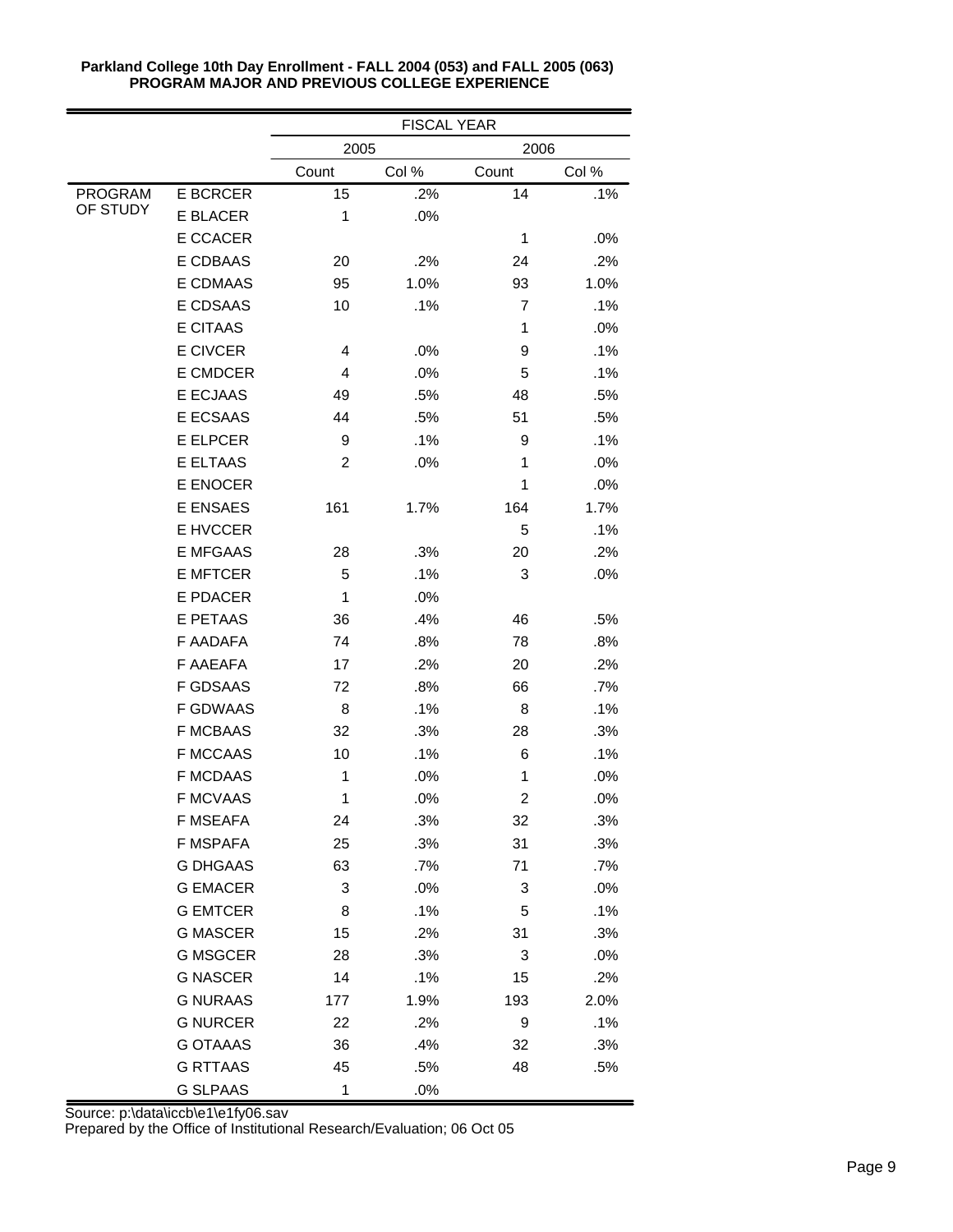|                |                 | <b>FISCAL YEAR</b> |       |                |        |  |
|----------------|-----------------|--------------------|-------|----------------|--------|--|
|                |                 | 2005               |       | 2006           |        |  |
|                |                 | Count              | Col % | Count          | Col %  |  |
| <b>PROGRAM</b> | <b>G SURAAS</b> | 34                 | .4%   | 36             | .4%    |  |
| OF STUDY       | <b>G SURCER</b> | $\overline{2}$     | .0%   | $\mathbf{1}$   | .0%    |  |
|                | <b>G VTTAAS</b> | 66                 | .7%   | 70             | $.7\%$ |  |
|                | G XRAAAS        | 29                 | .3%   | 28             | .3%    |  |
|                | H GAAAA         | 1611               | 16.9% | 1526           | 15.6%  |  |
|                | <b>H GAACE</b>  | 1175               | 12.3% | 1133           | 11.6%  |  |
|                | <b>M CNAAAS</b> | 10                 | .1%   | 3              | .0%    |  |
|                | M VGAAAS        | 1                  | .0%   | 1              | .0%    |  |
|                | M VGPAAS        | 4                  | .0%   | $\overline{2}$ | .0%    |  |
|                | M WSDAAS        |                    |       | 1              | .0%    |  |
|                | N ASGAS         | 1524               | 16.0% | 1611           | 16.5%  |  |
|                | OCCUP019        | 33                 | .3%   | 27             | .3%    |  |
|                | OCCUP069        | 31                 | .3%   | 23             | .2%    |  |
|                | OCCUP079        | 601                | 6.3%  | 592            | 6.1%   |  |
|                | OCCUP089        | 1                  | .0%   |                |        |  |
|                | OCCUP109        | 4                  | .0%   | 4              | .0%    |  |
|                | OCCUP159        | 10                 | .1%   | 12             | .1%    |  |
|                | OCCUP179        | 687                | 7.2%  | 667            | 6.8%   |  |
|                | OCCUP200        | 31                 | .3%   | 22             | .2%    |  |
|                | OCCUP210        | 17                 | .2%   | 30             | .3%    |  |
|                | OCCUP439        | 5                  | .1%   | 2              | .0%    |  |
|                | OCCUP449        | $\overline{7}$     | .1%   | 11             | .1%    |  |
|                | OCCUP469        | 24                 | .3%   | 50             | .5%    |  |
|                | OCCUP479        | 46                 | .5%   | 55             | .6%    |  |
|                | OCCUP489        | 22                 | .2%   | 46             | .5%    |  |
|                | S CDACER        | 8                  | .1%   | 6              | .1%    |  |
|                | S CHDAAS        | 76                 | .8%   | 88             | .9%    |  |
|                | S CJSAAS        | 144                | 1.5%  | 151            | 1.5%   |  |
|                | S FSTAAS        | 43                 | .5%   | 56             | .6%    |  |
|                | <b>S FSTCER</b> | 10                 | .1%   | 4              | .0%    |  |
|                | S HSTAAS        | 65                 | .7%   | 53             | .5%    |  |
|                | S PROAAS        |                    |       | 4              | .0%    |  |
|                | <b>TASPCER</b>  |                    |       | 1              | .0%    |  |
|                | <b>T CGICER</b> | 2                  | .0%   |                |        |  |
|                | <b>T CISCER</b> | 6                  | .1%   | 6              | .1%    |  |
|                | <b>T CMSAAS</b> | 42                 | .4%   | 41             | .4%    |  |
|                | <b>T CNAAAS</b> | 81                 | .8%   | 62             | .6%    |  |
|                | <b>T CNPCER</b> | 1                  | .0%   | 1              | .0%    |  |
|                | <b>T CNTCER</b> | 2                  | .0%   | 3              | .0%    |  |
|                | <b>T CPLAAS</b> | 36                 | .4%   | 35             | .4%    |  |
|                | <b>T CPMAAS</b> | 5                  | .1%   | 2              | $.0\%$ |  |

Source: p:\data\iccb\e1\e1fy06.sav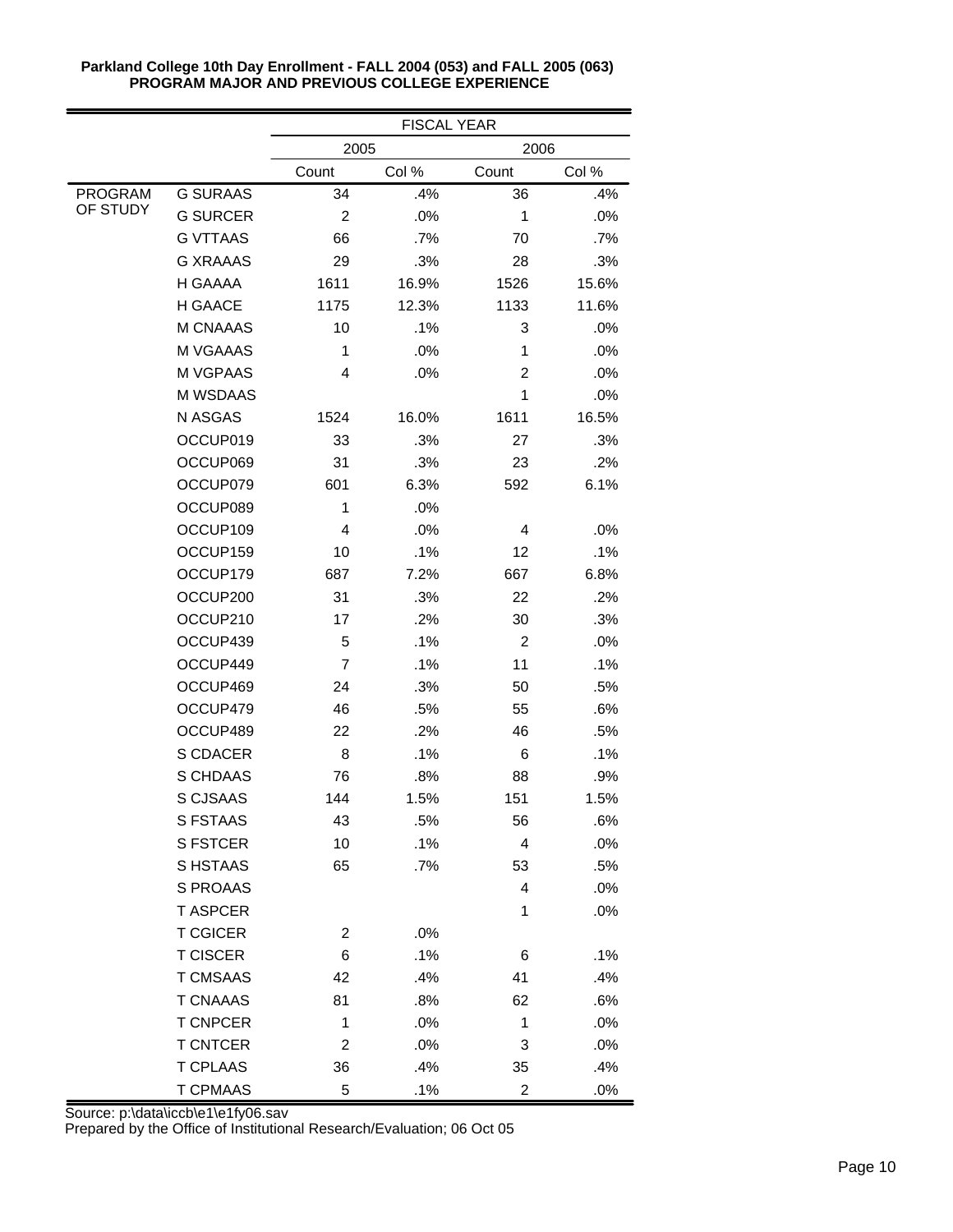|                |                 | <b>FISCAL YEAR</b> |        |                |        |  |
|----------------|-----------------|--------------------|--------|----------------|--------|--|
|                |                 | 2005               |        | 2006           |        |  |
|                |                 | Count              | Col %  | Count          | Col %  |  |
| <b>PROGRAM</b> | <b>T CSMCER</b> | $\overline{c}$     | .0%    | $\mathbf 1$    | .0%    |  |
| OF STUDY       | <b>T CSSAAS</b> | 8                  | .1%    | 3              | .0%    |  |
|                | <b>T ECMAAS</b> | 34                 | .4%    | 32             | .3%    |  |
|                | <b>T IPRCER</b> | 3                  | .0%    | 5              | .1%    |  |
|                | <b>TLINCER</b>  | 1                  | .0%    | 1              | $.0\%$ |  |
|                | <b>T MSNCER</b> | 1                  | .0%    | 1              | .0%    |  |
|                | <b>T MSOCER</b> | 3                  | .0%    | 4              | .0%    |  |
|                | <b>T NETCER</b> | 3                  | .0%    | 1              | .0%    |  |
|                | T OCAAAS        | 60                 | .6%    | 76             | .8%    |  |
|                | T OCPCER        | 5                  | .1%    | 4              | $.0\%$ |  |
|                | T OCTCER        | 19                 | .2%    | 17             | .2%    |  |
|                | T ODBCER        | $\overline{2}$     | .0%    | 1              | .0%    |  |
|                | T OOSCER        | 3                  | .0%    | 5              | .1%    |  |
|                | <b>T VGAAAS</b> | 40                 | .4%    | 51             | .5%    |  |
|                | <b>T VGPAAS</b> | 12                 | .1%    | 12             | .1%    |  |
|                | <b>TVGWCER</b>  | 1                  | .0%    | $\overline{4}$ | .0%    |  |
|                | <b>T WSAAAS</b> | 4                  | .0%    | 10             | .1%    |  |
|                | <b>T WSDAAS</b> | 10                 | .1%    | 10             | .1%    |  |
|                | <b>T WSMCER</b> | 4                  | .0%    | 3              | .0%    |  |
|                | <b>T WSPAAS</b> | 6                  | .1%    | 8              | .1%    |  |
|                | VOCSK160        | 61                 | .6%    | 159            | 1.6%   |  |
|                | VOCSK161        | 135                | 1.4%   | 124            | 1.3%   |  |
|                | Y AB2CE         | 12                 | .1%    | $\overline{7}$ | .1%    |  |
|                | Y AB3CE         | 20                 | .2%    | 11             | .1%    |  |
|                | Y AB4CE         | 44                 | .5%    | 27             | .3%    |  |
|                | Y ABBCE         | 6                  | .1%    | 4              | .0%    |  |
|                | Y ABICE         | 3                  | .0%    |                |        |  |
|                | Y AS5CE         | 20                 | .2%    | 23             | .2%    |  |
|                | Y AS6CE         | 29                 | .3%    | 28             | .3%    |  |
|                | Y ASACE         | 1                  | .0%    | 3              | .0%    |  |
|                | Y EL1CE         | 9                  | .1%    | 6              | .1%    |  |
|                | Y EL2CE         | 39                 | .4%    | 26             | .3%    |  |
|                | Y EL3CE         | 11                 | .1%    | 13             | .1%    |  |
|                | Y EL4CE         | 16                 | .2%    | 27             | .3%    |  |
|                | Y EL5CE         | 1                  | .0%    | 13             | .1%    |  |
|                | Y EL6CE         | 5                  | .1%    | 12             | .1%    |  |
|                | Y GSUAGS        | 434                | 4.6%   | 499            | 5.1%   |  |
| Total          |                 | 9536               | 100.0% | 9752           | 100.0% |  |

Source: p:\data\iccb\e1\e1fy06.sav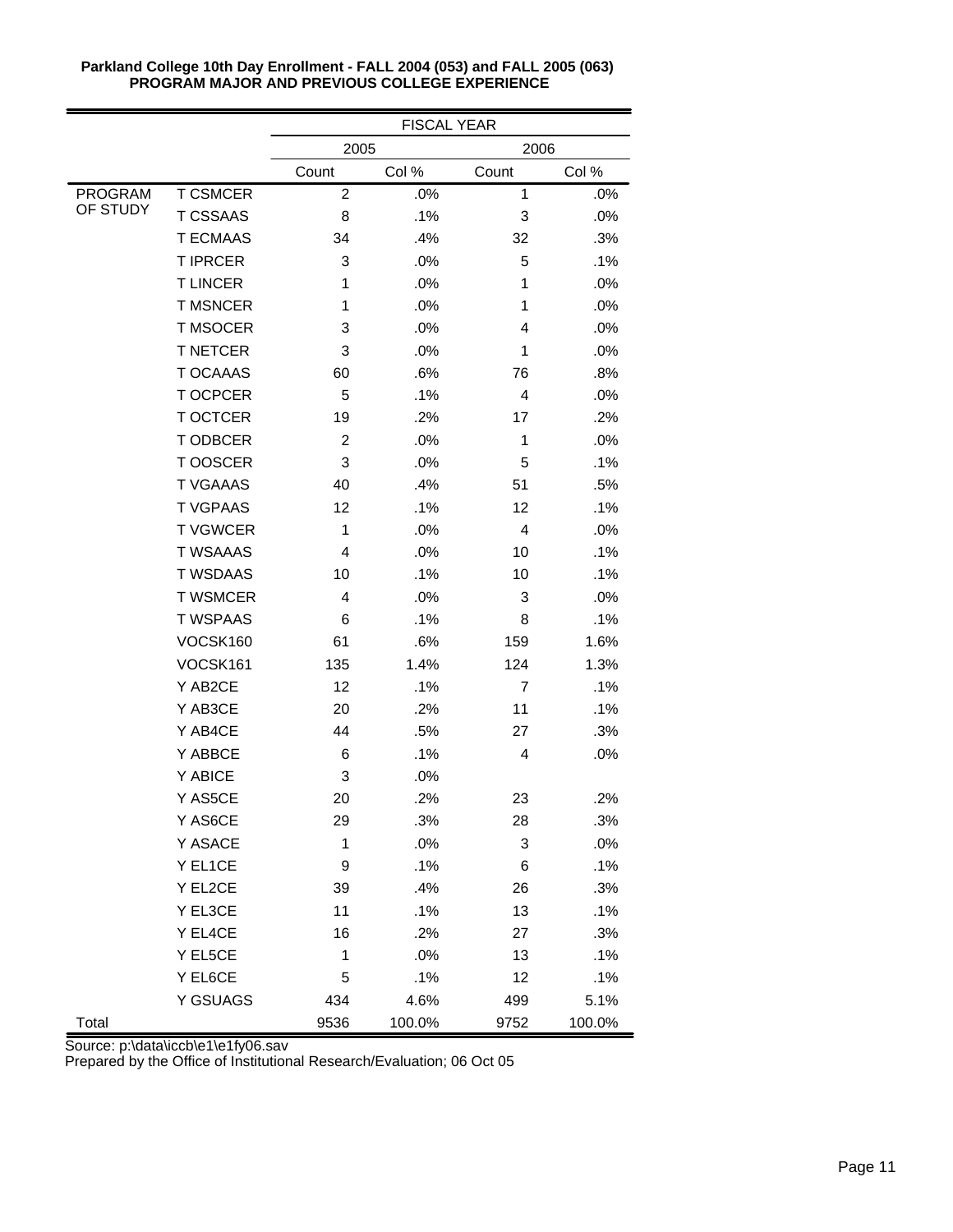|                                |                                             | <b>FISCAL YEAR</b> |        |                |        |
|--------------------------------|---------------------------------------------|--------------------|--------|----------------|--------|
|                                |                                             | 2005               |        | 2006           |        |
|                                |                                             | Count              | Col %  | Count          | Col %  |
| Total                          |                                             | 1100               | 100.0% | 1008           | 100.0% |
| <b>PREVIOUS</b>                | Unknown Institution                         | 9                  | .8%    | $\overline{2}$ | .2%    |
| <b>INSTITUTION</b><br>ATTENDED | Augustana College                           |                    |        | $\overline{2}$ | .2%    |
|                                | <b>Aurora University</b>                    | $\mathbf{1}$       | .1%    |                |        |
|                                | <b>Belleville Area College</b>              | $\overline{2}$     | .2%    | 5              | .5%    |
|                                | <b>Black Hawk College-East</b>              | 1                  | .1%    | 1              | .1%    |
|                                | <b>Black Hawk College-Quad</b><br>Cities    | 5                  | .5%    | $\overline{7}$ | $.7\%$ |
|                                | <b>Blackburn College</b>                    | $\mathbf{1}$       | .1%    |                |        |
|                                | <b>Bradley University</b>                   | 4                  | .4%    | 3              | .3%    |
|                                | Carl Sandburg College                       | 3                  | .3%    | 4              | .4%    |
|                                | <b>Chicago State University</b>             | 3                  | .3%    | $\overline{2}$ | .2%    |
|                                | <b>City Colleges of Chicago</b>             | 1                  | .1%    |                |        |
|                                | College of DuPage                           | 10                 | .9%    | 16             | 1.6%   |
|                                | College of Lake County                      | 9                  | .8%    | 5              | .5%    |
|                                | College of St. Francis                      | 3                  | .3%    |                |        |
|                                | Columbia College                            | 1                  | .1%    | $\overline{2}$ | .2%    |
|                                | Concordia College                           | 1                  | .1%    |                |        |
|                                | Danville Area Comm.<br>College              | 33                 | 3.0%   | 42             | 4.2%   |
|                                | <b>DePaul University</b>                    | $\mathbf{1}$       | .1%    | $\overline{7}$ | $.7\%$ |
|                                | DeVry Institute of<br>Technology - Chicago  | $\mathbf{1}$       | .1%    | 1              | $.1\%$ |
|                                | <b>East-West University</b>                 | 1                  | .1%    |                |        |
|                                | <b>Eastern Illinois University</b>          | 21                 | 1.9%   | 23             | 2.3%   |
|                                | <b>Elgin Community College</b>              | $\overline{4}$     | .4%    | 4              | .4%    |
|                                | <b>Elmhurst College</b>                     |                    |        | 1              | .1%    |
|                                | Eureka College                              | 3                  | .3%    | 4              | .4%    |
|                                | <b>Governors State</b><br>University        | $\boldsymbol{2}$   | .2%    |                |        |
|                                | Greenville College                          | $\overline{c}$     | .2%    | $\overline{2}$ | $.2\%$ |
|                                | Harold Washington<br>College (Loop College) | 6                  | .5%    | $\overline{2}$ | .2%    |
|                                | Harry S Truman College                      | 1                  | .1%    | $\overline{2}$ | .2%    |
|                                | <b>Heartland Community</b><br>College       |                    |        | 1              | .1%    |
|                                | <b>Highland Community</b><br>College        | 3                  | .3%    | 1              | .1%    |
|                                | Illinois Benedictine<br>College             | $\mathbf{1}$       | .1%    |                |        |
|                                | Illinois Central College                    | 18                 | 1.6%   | 18             | 1.8%   |
|                                | <b>Illinois College</b>                     | 3                  | .3%    | 3              | .3%    |
|                                | Illinois Eastern Comm.<br>Colleges          | 11                 | 1.0%   | 10             | 1.0%   |

Source: p:\data\iccb\e1\e1fy06.sav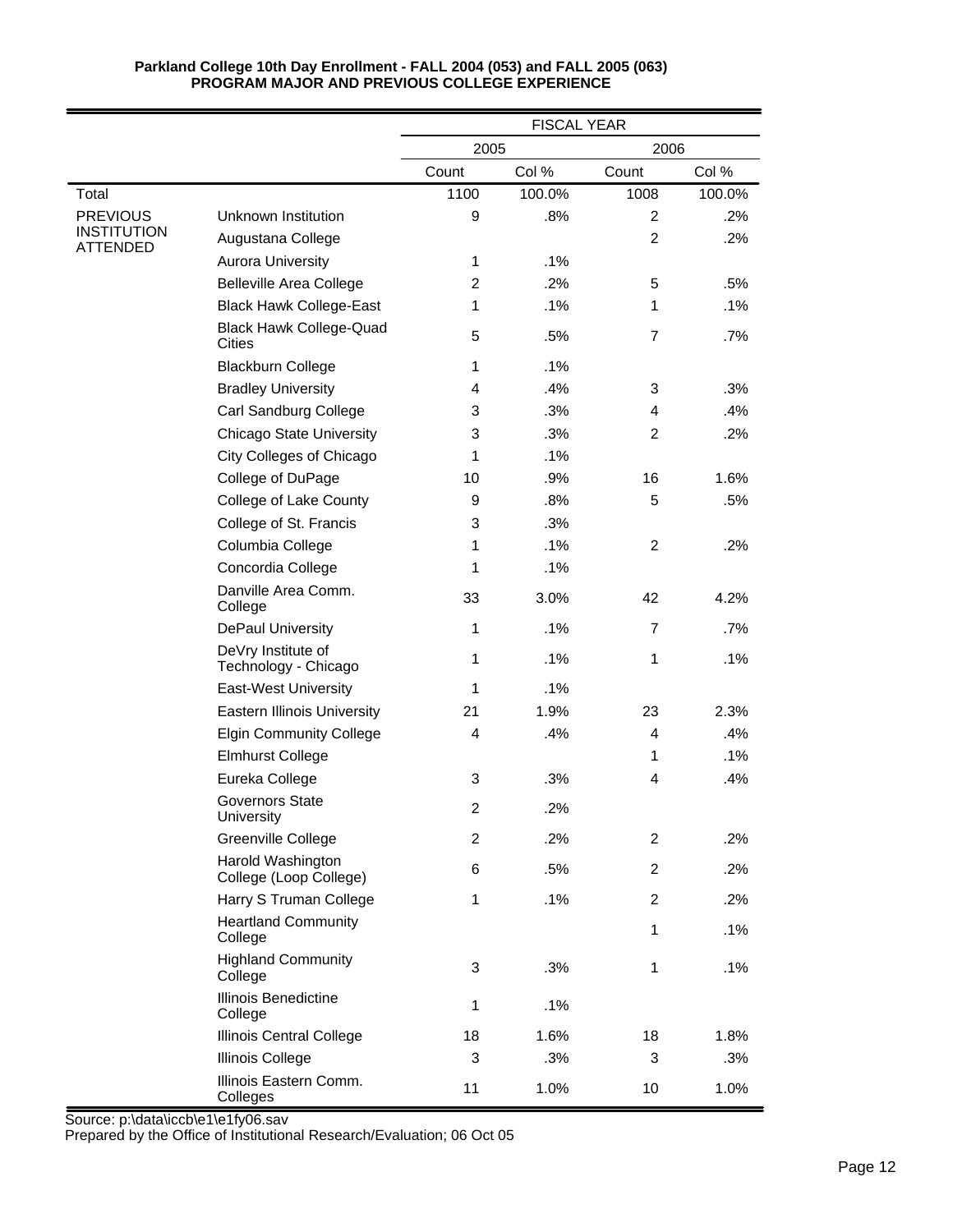|                                                   |                                       | <b>FISCAL YEAR</b> |       |                |        |
|---------------------------------------------------|---------------------------------------|--------------------|-------|----------------|--------|
|                                                   |                                       | 2005               |       | 2006           |        |
|                                                   |                                       | Count              | Col % | Count          | Col %  |
| <b>PREVIOUS</b><br><b>INSTITUTION</b><br>ATTENDED | Illinois Inst. of Technology          | 1                  | .1%   |                |        |
|                                                   | <b>Illinois State University</b>      | 25                 | 2.3%  | 15             | 1.5%   |
|                                                   | Illinois Valley Comm.<br>College      | 3                  | .3%   | 11             | 1.1%   |
|                                                   | Illinois Wesleyan<br>University       | $\overline{4}$     | .4%   | 2              | .2%    |
|                                                   | John A. Logan College                 | 1                  | .1%   | 5              | .5%    |
|                                                   | John Wood Community<br>College        | 3                  | .3%   | 1              | .1%    |
|                                                   | Joliet Junior College                 | 5                  | .5%   | 13             | 1.3%   |
|                                                   | Judson College                        |                    |       | 1              | .1%    |
|                                                   | Kankakee Community<br>College         | 15                 | 1.4%  | 15             | 1.5%   |
|                                                   | Kaskaskia College                     | 4                  | .4%   | $\overline{7}$ | .7%    |
|                                                   | Kennedy-King College                  | 1                  | .1%   | 1              | .1%    |
|                                                   | Kishwaukee College                    | 5                  | .5%   | 3              | .3%    |
|                                                   | Knox College                          | 1                  | .1%   |                |        |
|                                                   | Lake Forest College                   |                    |       | 1              | .1%    |
|                                                   | Lake Land College                     | 35                 | 3.2%  | 42             | 4.2%   |
|                                                   | Lewis & Clark Community<br>College    | 1                  | .1%   | 1              | $.1\%$ |
|                                                   | Lewis University                      | 1                  | .1%   |                |        |
|                                                   | Lincoln Christian College             |                    |       | 2              | .2%    |
|                                                   | Lincoln College                       | 7                  | .6%   | 4              | .4%    |
|                                                   | Lincoln Land Comm.<br>College         | 22                 | 2.0%  | 16             | 1.6%   |
|                                                   | <b>Lincoln Trail College</b>          |                    |       | 1              | .1%    |
|                                                   | Loyola University of<br>Chicago       |                    |       | 2              | .2%    |
|                                                   | MacMurray College                     | 3                  | .3%   |                |        |
|                                                   | <b>McHenry County College</b>         | 2                  | .2%   | 5              | .5%    |
|                                                   | McKendree College                     |                    |       | 1              | .1%    |
|                                                   | <b>Millikin University</b>            | 6                  | .5%   | 4              | .4%    |
|                                                   | Monmouth College                      | 1                  | .1%   | 1              | .1%    |
|                                                   | Moraine Valley Comm.<br>College       | 8                  | .7%   | 8              | .8%    |
|                                                   | <b>National College</b><br>Education  | 1                  | .1%   |                |        |
|                                                   | North Central College                 |                    |       | 1              | .1%    |
|                                                   | North Park Coll. & Theol.<br>Seminary | 1                  | .1%   |                |        |
|                                                   | Northeastern Illinois<br>University   | 1                  | .1%   | $\overline{2}$ | .2%    |
|                                                   | Northern Illinois University          | $\overline{7}$     | .6%   | 9              | .9%    |

Source: p:\data\iccb\e1\e1fy06.sav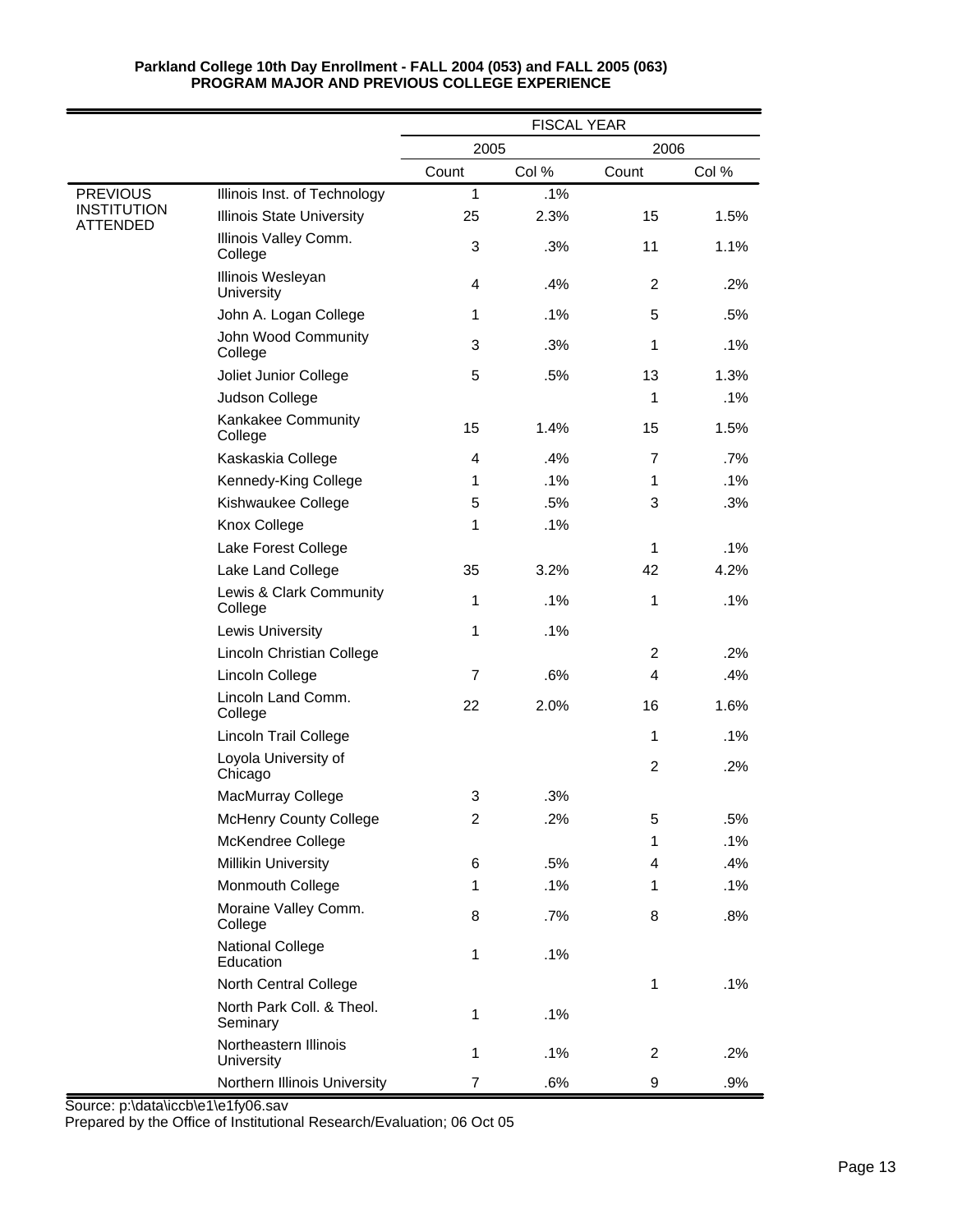|                                |                                                                 | <b>FISCAL YEAR</b> |       |                |       |
|--------------------------------|-----------------------------------------------------------------|--------------------|-------|----------------|-------|
|                                |                                                                 | 2005<br>2006       |       |                |       |
|                                |                                                                 | Count              | Col % | Count          | Col % |
| <b>PREVIOUS</b>                | Northwestern University                                         | $\overline{2}$     | .2%   |                |       |
| <b>INSTITUTION</b><br>ATTENDED | Oakton Community<br>College                                     | 9                  | .8%   | 5              | .5%   |
|                                | Olive-Harvey College                                            | 3                  | .3%   | 1              | .1%   |
|                                | Olivet Nazarene College                                         | 1                  | .1%   | 7              | .7%   |
|                                | <b>Olney Central College</b>                                    | 1                  | .1%   | 3              | .3%   |
|                                | Prairie State College                                           | 8                  | .7%   | 6              | .6%   |
|                                | Rend Lake College                                               | $\mathbf 1$        | .1%   | $\overline{2}$ | .2%   |
|                                | Richard J. Daley College                                        | 6                  | .5%   | 2              | .2%   |
|                                | <b>Richland Community</b><br>College                            | 22                 | 2.0%  | 26             | 2.6%  |
|                                | <b>Robert Morris College</b>                                    | $\mathbf 1$        | .1%   | $\overline{2}$ | .2%   |
|                                | <b>Rock Valley College</b>                                      | 10                 | .9%   | 5              | .5%   |
|                                | <b>Rockford College</b>                                         |                    |       | 1              | .1%   |
|                                | Rosary College                                                  | $\mathbf{1}$       | .1%   |                |       |
|                                | <b>Sauk Valley Community</b><br>College                         | $\mathbf{1}$       | .1%   | 6              | .6%   |
|                                | School of the Art Institute<br>of Chi                           | 1                  | .1%   |                |       |
|                                | <b>Shawnee Community</b><br>College                             | 1                  | .1%   | 1              | .1%   |
|                                | SIU Carbondale                                                  | 28                 | 2.5%  | 16             | 1.6%  |
|                                | <b>SIU Edwardsville</b>                                         | 9                  | .8%   | $\overline{7}$ | .7%   |
|                                | South Suburban College<br>of Cook County (Thornton<br>Community | 6                  | .5%   | 6              | .6%   |
|                                | Southeastern Illinois<br>College                                | $\mathbf{1}$       | .1%   | 1              | .1%   |
|                                | Spoon River College                                             | $\mathbf{1}$       | .1%   |                |       |
|                                | Springfield College in<br>Illinois                              | $\mathbf{1}$       | .1%   | 1              | .1%   |
|                                | St. Xavier College                                              |                    |       | 2              | .2%   |
|                                | <b>Triton College</b>                                           | 4                  | .4%   | 4              | .4%   |
|                                | U of I - Chicago                                                | 6                  | .5%   | 8              | .8%   |
|                                | U of I - Springfield<br>(Sangamon State<br>University)          | $\overline{c}$     | .2%   | $\overline{c}$ | .2%   |
|                                | U of I - Urbana                                                 | 229                | 20.8% | 224            | 22.2% |
|                                | University of Chicago                                           | $\mathbf{1}$       | .1%   | 1              | .1%   |
|                                | Wabash Valley College                                           |                    |       | 2              | .2%   |
|                                | <b>Waubonsee Community</b><br>College                           | 5                  | .5%   | 5              | .5%   |
|                                | <b>Western Illinois University</b>                              | 4                  | .4%   | 9              | .9%   |
|                                | <b>Wilbur Wright College</b>                                    | 4                  | .4%   |                |       |

Source: p:\data\iccb\e1\e1fy06.sav